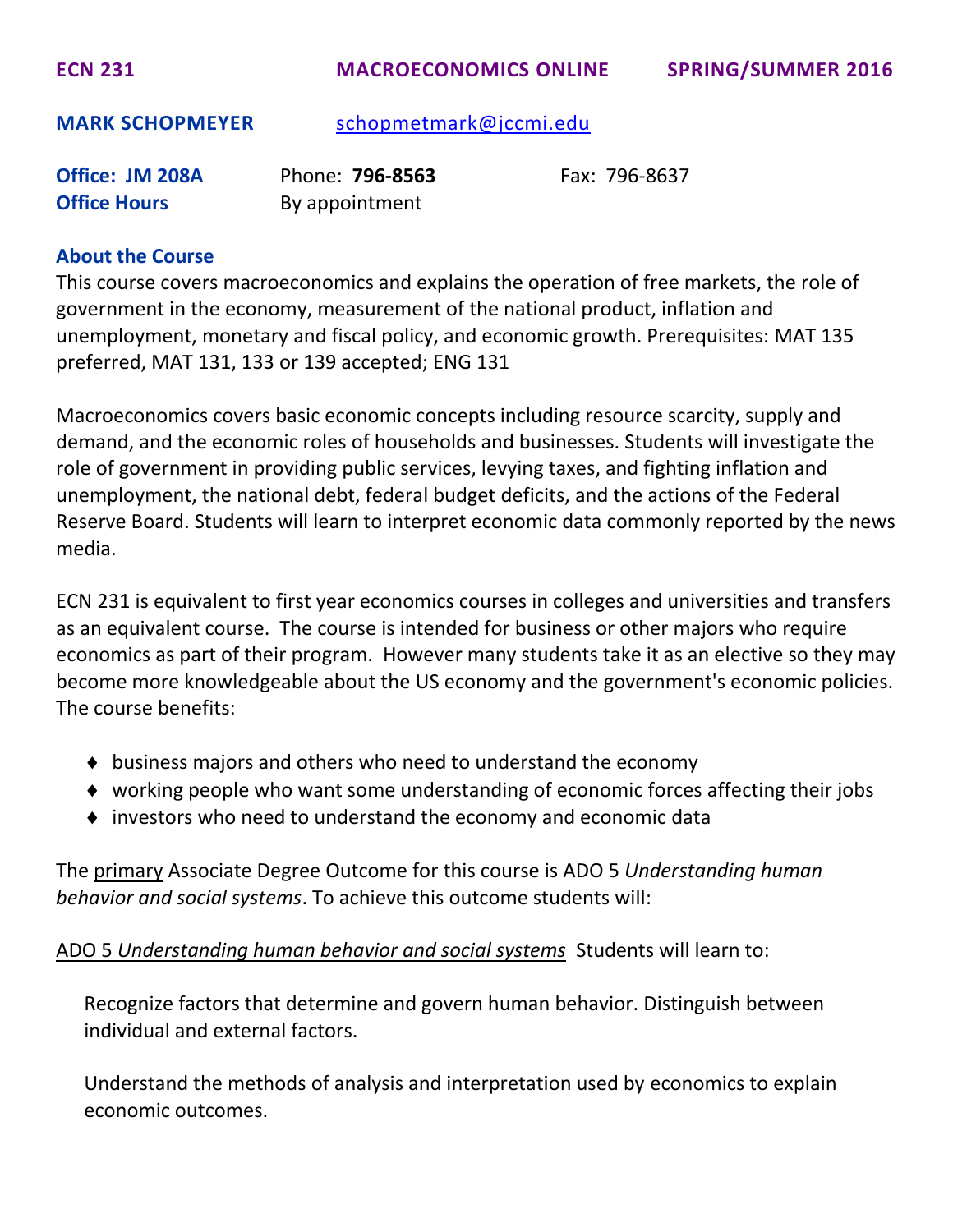Begin to use appropriate terms and concepts.

Describe at least two economic principles that govern human behavior.

# **Taking Economics On Line**

Economics is a time consuming course for most people. Assignments are due every 5 or 6 days. Successful students say they spend four to six hours on each assignment plus time spent participating in Forums. If you have difficulty with your computer or spend a lot of time doing research or discussion you may spend more time than that. Successful on line students create a schedule for their work so they don't put it off and get behind.

Even though the course is on line you are not expected to work alone. Use email and the Forums to ask the instructor and other students for help. You can contact other students or set up study groups to work together on assignments, just remember the work you turn in must be your own.

You can reach economics tutors at the Center for Student Success in Potter Center Federer C, or by calling 796 8415. Students requiring special assistance (including those affected by the Americans with Disabilities Act) should contact the Center.

## **Computer Requirements**

You will need access to a computer with internet capability and a printer. You must also be able to send and receive email. Free email is available from a number internet services or you may use the JC student email system. The instructor will use the JC system to send information to you so you will need to check this email regularly. For this course you should have Adobe Acrobat Reader 8.0 or higher loaded in your computer. Class assignments will come in this format. Acrobat Reader can be downloaded free from [http://www.adobe.com/products/acrobat/readstep2\\_allversions.html](http://www.adobe.com/products/acrobat/readstep2_allversions.html)

## **Textbook**

The textbook is <u>Macroeconomics for Today</u> by Irvin Tucker, 8<sup>th</sup> edition, Copyright 2014. ISBN is 13: 978-1-133-43505-1 or 10: 1-133-43505-X. The book is available at the JC bookstore. It is available for sale, rent, or as an E-book at the textbook website

<http://www.cengagebrain.com/shop/search/9781133435051> It can also be rented online at [http://www.bkstr.com/webapp/wcs/stores/servlet/ProductDisplay?catalogId=10001&categor](http://www.bkstr.com/webapp/wcs/stores/servlet/ProductDisplay?catalogId=10001&categoryId=152754&langId=-1&productId=4000000000002698722&storeId=216405&productStoreId=216405) [yId=152754&langId=-](http://www.bkstr.com/webapp/wcs/stores/servlet/ProductDisplay?catalogId=10001&categoryId=152754&langId=-1&productId=4000000000002698722&storeId=216405&productStoreId=216405)

[1&productId=4000000000002698722&storeId=216405&productStoreId=216405](http://www.bkstr.com/webapp/wcs/stores/servlet/ProductDisplay?catalogId=10001&categoryId=152754&langId=-1&productId=4000000000002698722&storeId=216405&productStoreId=216405)

There is some useful free material at the text website <http://coursemate.cengage.com/CPReader/View/9781285166063/default.aspx?anon=True>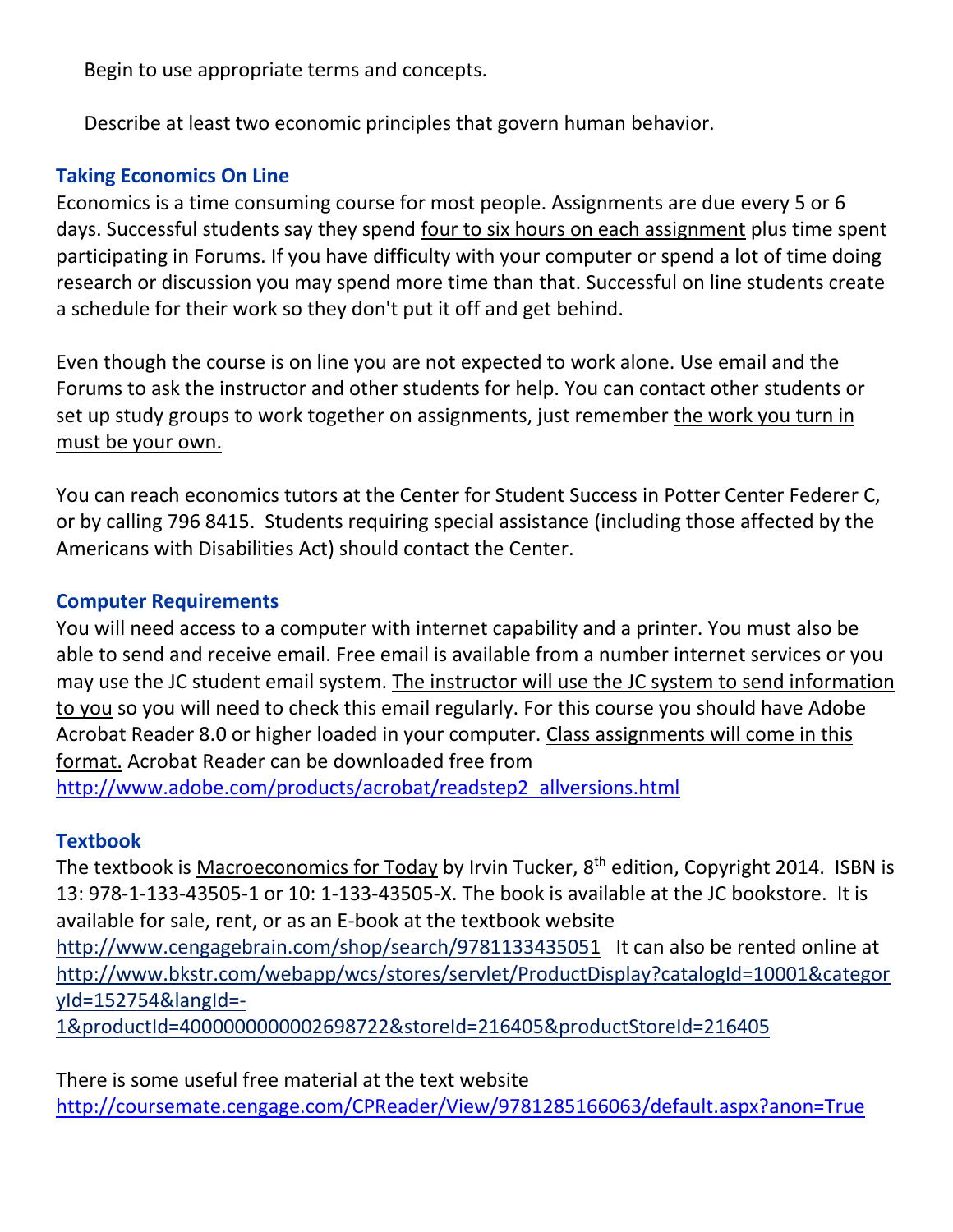### **Academic Honesty Policy**

The JC Academic Honesty Policy outlines the behavior expected from students and teachers. This policy and others are contained in the campus policy manual and can be found in the college catalog or by clicking on [https://www.jccmi.edu/wp-](https://www.jccmi.edu/wp-content/uploads/2015/11/1004.pdf)

[content/uploads/2015/11/1004.pdf.](https://www.jccmi.edu/wp-content/uploads/2015/11/1004.pdf) This is an important college policy and it affects how your work is graded. Especially read about plagiarism, most people misunderstand this problem.

### **Class Requirements**

#### **Assignments**

Students must complete 13 assignments during the semester. For each assignment students will answer questions and solve problems using one chapter of the text plus other readings. Assignments will be worth 35 to 45 points depending on the amount of work required. There will not be any tests or final exam.

### Assignment Question Grading

Most assignment questions should be answered in one to two paragraphs. You should write a thorough answer, including all the information necessary to explain your ideas. Write your answer as if you were writing for a friend who is not taking the class. Include the information they would need to understand your answer.

## *Each assignment question is usually worth 5 points and will be scored as follows:*

5 points The answer is explained clearly and thoroughly in your own words, not copied from the textbook or other source. Economic terms are used correctly. When appropriate use your own examples (not ones from the textbook) to illustrate your ideas.

4 points The answer is mostly correct but not fully explained or there are slight errors. Examples are taken from the textbook or assigned readings, not original.

3 points The answer is accurate but not explained completely, or may be partly incorrect. Important examples or explanations are missing. Some of the writing is copied from the textbook or article, not the student's own words.

1-2 points There is some correct information but the answer is poorly explained.

0 points The answer is wrong, no correct information is given. All or most of the answer is copied from the textbook, another student, or other source.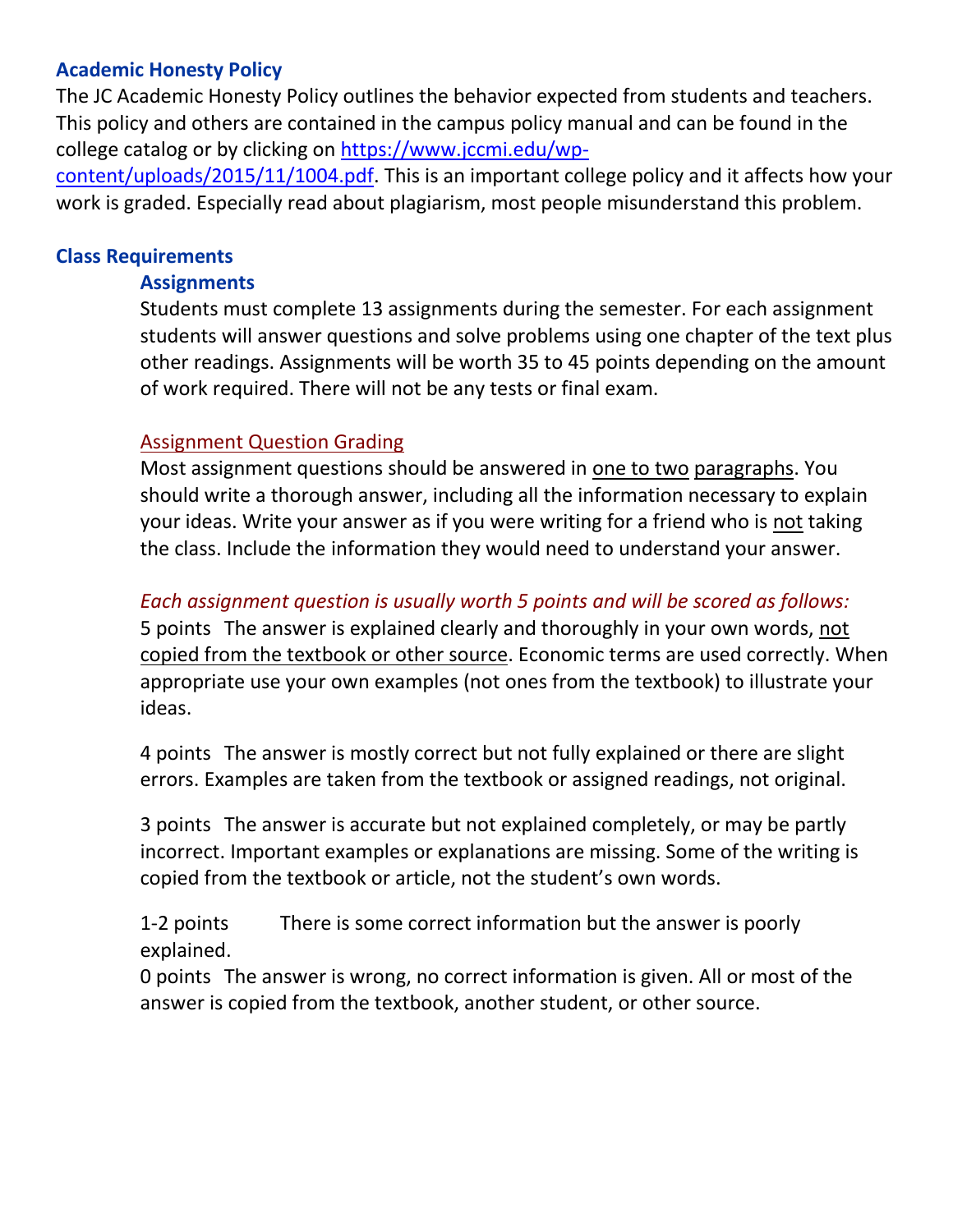### *Numerical problems (points will vary):*

Maximum points Correct formulas are used and the answer is correct. All signs (+, -) and labels (\$, %, etc,) are provided and are correct.

Partial credit Signs or labels may be missing. Formula is correct but answer is miscalculated. Important information is missing or wrong.

0 points No correct information provided.

## *Graphs and tables (points will vary):*

Maximum points Correct graph is provided, all axes and lines are labeled correctly. All changes are clearly indicated, important points and intersections are labeled. A title is included.

Table information is complete and correct. Necessary signs, labels and a title are included.

Partial credit Graph is mostly correct, some labels or lines are missing or incorrect.

Some table information, signs or labels are missing or incorrect.

0 points No correct information provided.

### **Forums**

Discussion is an important part of the class. It is where students and the instructor share ideas and information about economic issues. For each Assignment there will be a new forum on an issue related to the Assignment. The Forum will be open for 6 or 7 days and you may post as many responses as you like. You are encouraged to find articles (from the internet or other sources) and share them with the class.

### Forum Etiquette

Discussion should be a positive experience for everyone. Many students are anxious at first about participating. For this reason it is important that no one is discouraged from participating by someone's remarks. We want to discuss controversial ideas but we want the ideas to conflict, not the people. If you disagree with something, make it clear that you are disagreeing with the idea, not the person posting (who may not even agree with the idea themselves). In short, treat people and their postings with respect, even when disagreeing. The instructor will remove postings that in his judgment are abusive or inhibit the free discussion of all students.

### Forum Grading

To earn full credit for each forum post at least two messages on different days. You should read other students' postings and add something new to the ideas being discussed.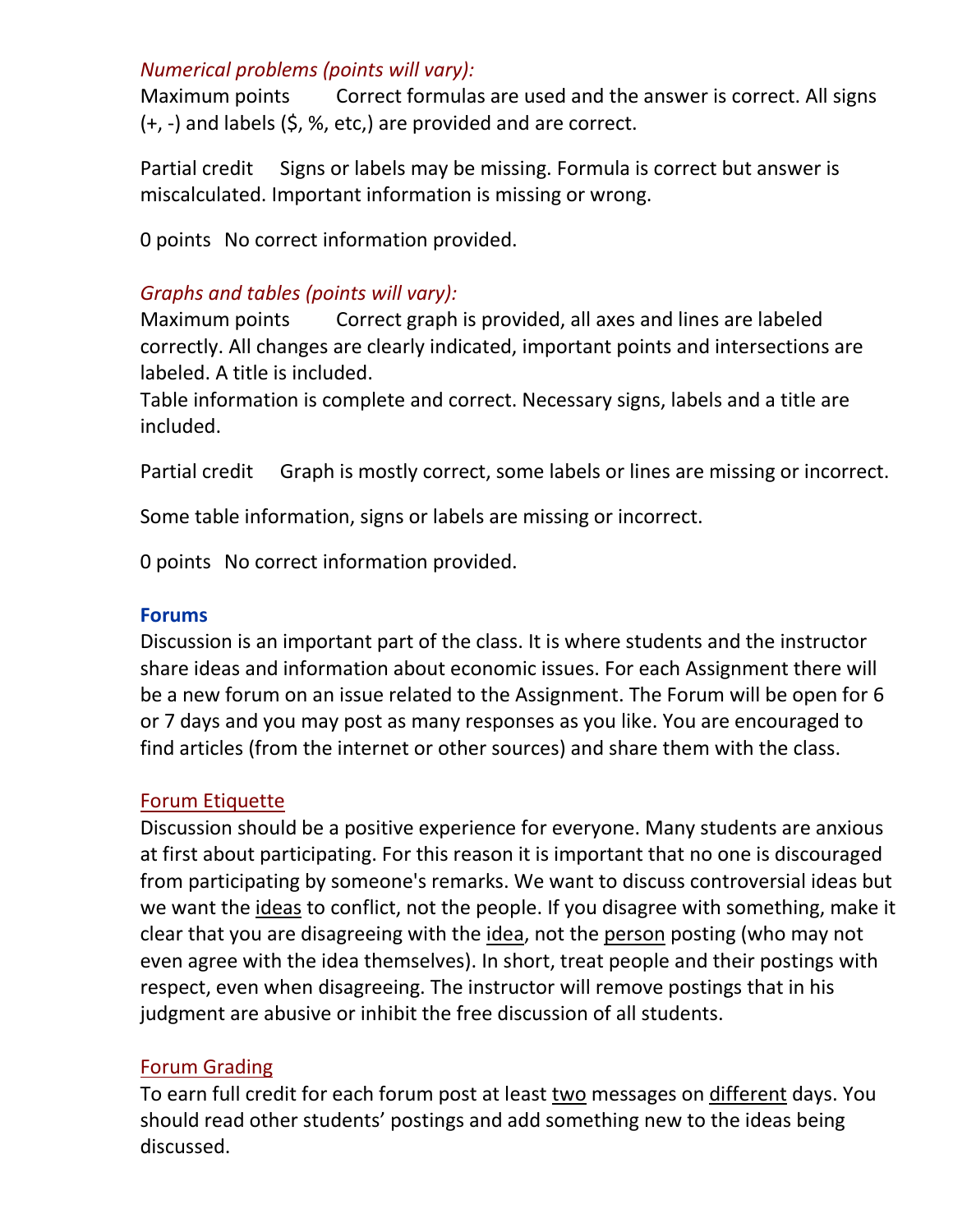Each posting is worth up to 5 points. You may post as many messages as you like but only one posting per day will be scored. Each day's best posting will be scored. To earn full credit for a Forum you must post on at least two different days.

You may post as many messages as you like but for each forum a maximum of 10 points can be earned.

You may post messages any time but messages posted after the closing date will not be scored.

## *Forum postings will be scored as follows:*

5 points A posting that brings new information or ideas to the discussion. The message may explain some relevant information from an article or the textbook. The article's correct web address is included and the link goes right to the article. If you state an opinion it should be supported with some information from the textbook or an article.

4 points The posting has some new information or ideas. Opinions are weakly supported. An article is provided but there is no explanation about it. The article's address is missing, incorrect or the link doesn't work.

3 points The posting has little new information. Opinions are not supported with any outside information.

1-2 points Posting has very little new or relevant information. Posting gets off the subject. The posting just agrees with another message and adds very little to the discussion.

0 points Posting bring no information to the discussion.

Often students post simple messages agreeing with another posting. Or a student may want to express a personal opinion about something off the subject. It's fine to post these messages but they won't earn any points.

### **Due Dates and Late Work**

Late assignments will be accepted with no penalty for **one week** after the due date. After one week late assignments will not be accepted. If you need more time for some reason please let the instructor know and arrangements can be made. All assignments must be completed by the last day of the semester.

**Forums close on the closing date, no exceptions.** Messages can be posted after the closing date but they will not be graded. See the Forum Grading policies for complete details.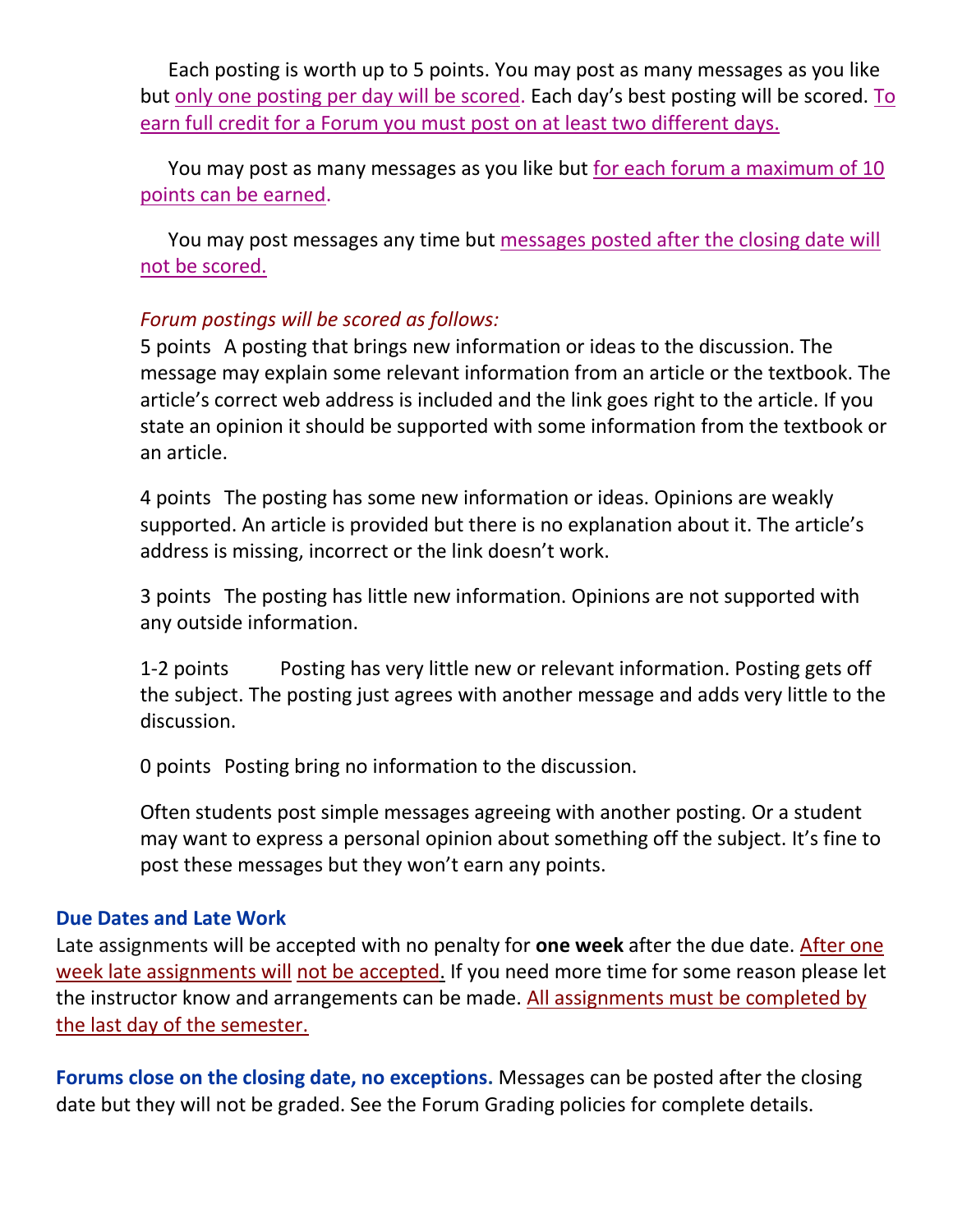### **Vacations**

If you are planning on a vacation this summer and need more time to complete an assignment please notify the instructor. Missed Forums are closed and cannot be made up so keep that in mind as you make your plans.

### **Grading Scale**

Final grades are assigned according to the percentage of total points earned out of total points possible using the following scale:

| 90-100% | 4.0 |
|---------|-----|
| 85-89   | 3.5 |
| 80-84   | 3.0 |
| 75-79   | 2.5 |
| 70-74   | 2.0 |
| 65-69   | 1.5 |
| 60-64   | 1.0 |
| 50-59   | 0.5 |

The JetNet system shows your points when you open the "Grades" page. A grade scale will be posted several times during the semester so you can see how you are doing. Contact the instructor any time you have questions about your grade.